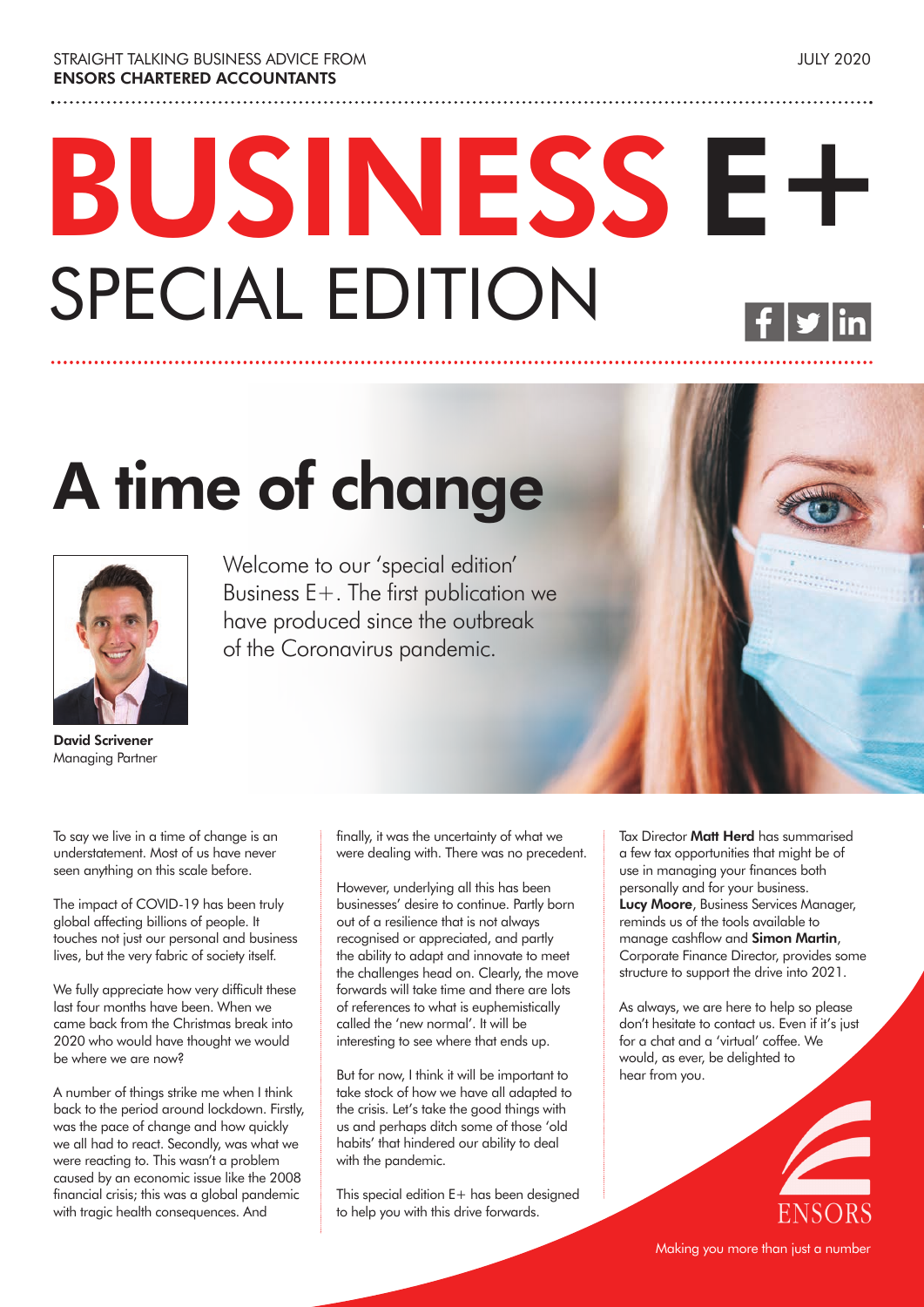## TOP **TAX** TIPS **for you and your business**



Since the outbreak of the COVID-19 pandemic we have seen unprecedented levels of financial support from the Government and HMRC for businesses and individuals alike, the details of which have been widely publicised and are summarised on our website https://www.ensors.co.uk/coronavirus-support-for-business/

**Matt Herd** Tax Director

There are, however, other opportunities that business owners and individuals may wish to consider taking in order to maintain the health of their business and their finances.

#### **Business opportunities**

#### **EMPLOYEE SHARE OPTIONS**

At a time when salaries are suppressed and bonuses are likely to be postponed, companies may wish to consider alternative ways of rewarding and incentivising their staff. This could be through the issuing of shares or share options. There are a variety of tax-advantaged schemes including Save As You Earn (SAYE) schemes, Company Share Option Plans (CSOPs), Enterprise Management Incentive (EMI) schemes and Share Incentive Plans (SIPs).

#### **HOMEWORKING ALLOWANCE**

With many employees now working from home, businesses may consider taking advantage of the tax-free allowances available. Employers can pay their employees a tax-free allowance to cover the additional costs incurred when working from home. The flat rate was raised from £4 to £6 per week from 6 April 2020 (from £18 to £26 per month).

#### **BUSINESS PROPERTY RELIEF / ENTREPRENEURS RELIEF**

To strengthen any future claim to Business Property Relief (BPR) for Inheritance Tax purposes or Entrepreneurs' Relief (ER) for Capital Gains Tax purposes, companies who have seen their trading activities reduce should look to maintain records of the reduction in these activities and the reasons for that reduction.

#### **Opportunities for individuals**

#### **PENSION CONTRIBUTIONS**

High earners who might otherwise have anticipated a restriction to their annual allowance for pension contribution purposes may wish to consider the affect that a reduction in their earnings will have on the allowance. Lower earnings could see an increase in the level of pension contributions that can be made without attracting an additional tax charge.

#### **TAX CODES**

Current PAYE Tax Codes should be reviewed to ensure that they correctly take account of any changes in circumstance, in particular a reduction in the level of income.

#### **HOMEWORKING COSTS**

From 6 April 2020, an employee who is required to work from home but is not receiving the homeworking allowance from their employer can claim a deduction of £6 per week for the additional costs they incur without having to justify that figure. The claim can be made either through Self-Assessment or via form P87.

#### **CHILD BENEFIT PAYMENTS**

Individuals or couples who have elected not to receive Child Benefit, in the anticipation that the higher earner's income will ultimately see them repaying the benefit to HMRC, may consider requesting that the payments be reinstated where they are experiencing a reduction in the level of their income.

#### **GIFTING OF INVESTMENTS**

Individuals may wish to consider making gifts to family members or trusts as the associated Capital Gains Tax (CGT) liabilities will be reduced, and potentially removed, where the value of the underlying assets are depressed at the time of making the gift. Transferring assets at a time when their value is low can also achieve Inheritance Tax (IHT) savings.

#### **GIFTS OUT OF INCOME**

At a time when younger generations may be struggling, older generations should ensure that they are taking advantage of the various lifetime IHT exemptions which may apply to any financial support that they provide, in particular the exemption for gifts out of excess income.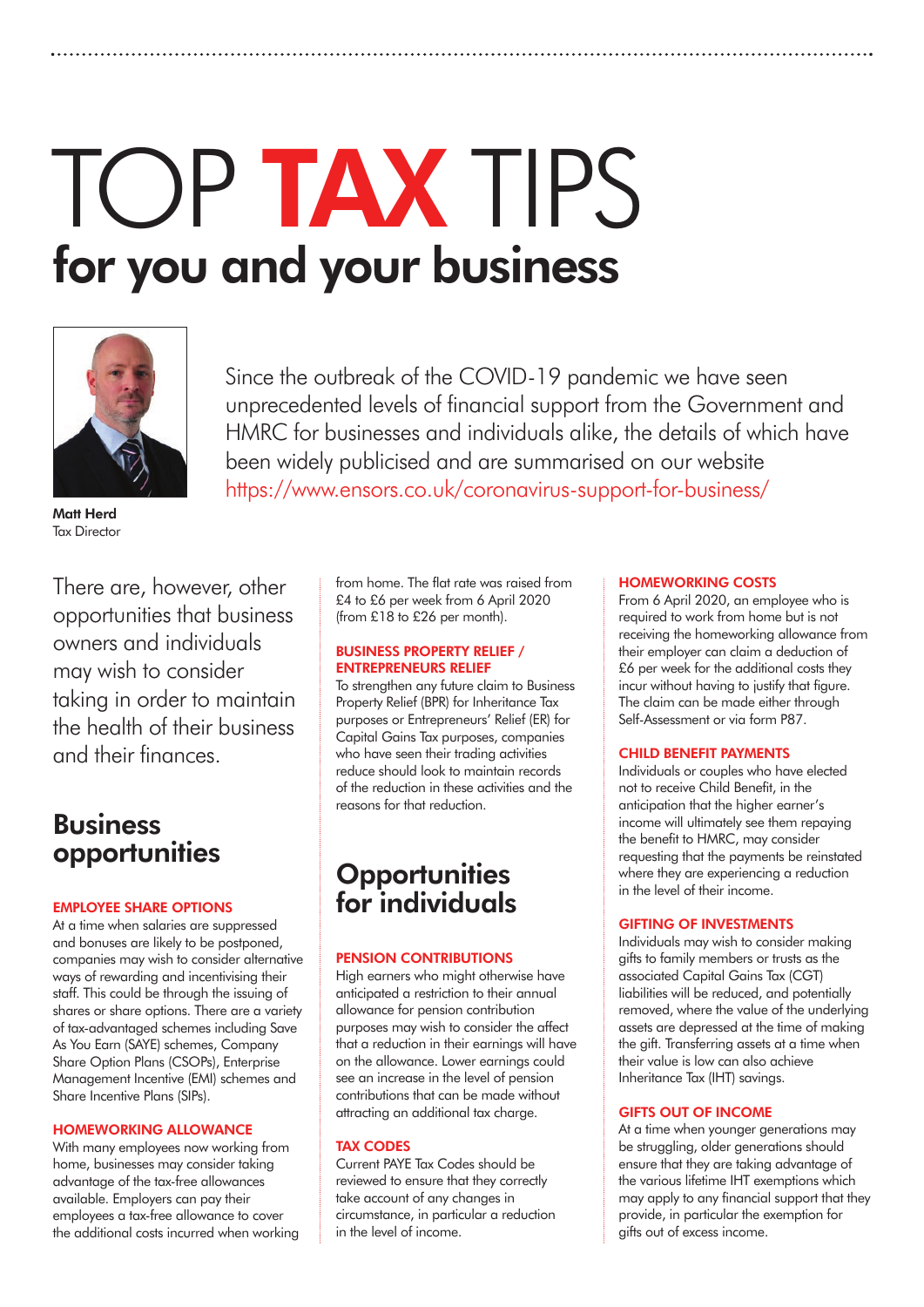

### **The importance of cashflow... ...and bookkeeping**

Monitoring and managing cashflow has always been important to the successful trading of many business' however, during the recent pandemic, this has suddenly become vital for survival.

So, what do we mean when we talk about 'managing cashflow'? Well, I can tell you what it isn't. It isn't just about managing loans and the financing of big transactions. Equally, it isn't just about looking at what cash you have in the bank.

You should be monitoring your cashflow position every day and updating forecasts not just for the next few days but for one month, three months and even six months. Every business, big or small, should be able to do this easily. And it is imperative in order to ensure that your business stays liquid and doesn't run into cashflow problems.

Quite simply, get ahead so there are no nasty surprises down the track.

#### **A FEW PRACTICAL TIPS THAT WILL HELP YOU KEEP YOUR CASHFLOW HEALTHY**

- $\blacksquare$  Before agreeing to provide more products or services to a customer, review their outstanding balance;
- Regularly review the credit terms you are offering. Customer by customer;
- Chase customers with overdue balances. You will be surprised how many customers will EXPECT you to chase;
- Be proactive by agreeing payment plans with longstanding debtors and creditors;
- Keep track of how much cash you must pay out this week, next week and the next 30 days;
- Ensure that each sale you are making is profitable – before you make it; and
- Be sure you know how much PAYE, VAT and Corporation Tax is due and when.

#### **How does bookkeeping fit into this?**

Quite simply, it provides the building blocks to enable you to forecast and plan effectively for the future. Without high quality bookkeeping, any reporting or forecasting you produce will be wrong from the outset. And this will only hinder your attempts at planning for the future. Gone are the days of doing your bookkeeping at the end of the month, quarter or even year!

A streamlined, timely and accurate bookkeeping system will provide data that you can reliably use to drive your business forwards and avoid the pitfalls that occur along the way. In addition, it should save you and your finance staff valuable time. The time saved can be spent elsewhere helping the business achieve your goals.

**Lucy Moore**

Business Services Manager

#### **TOP TIPS FOR A TIP-TOP BOOKKEEPING FUNCTION**

- $\blacksquare$  Carry out your bookkeeping regularly daily if possible;
- n Work smarter not harder. Use software to take on the administration burden;
- Get a refresher course on what your accounts package can do. You could be missing out on some of the new features;
- **D** Use bank feeds. This reduces typing, omissions and errors;
- Use Bank Rules to slim down the time it takes to process each item;
- Reduce paper processes. For example, use software to scan your purchase invoices into your accounts system;
- Carry out your bank reconciliations regularly;
- Keep records of customers credit terms & payment history; and
- Carry out balance sheet reconciliations.